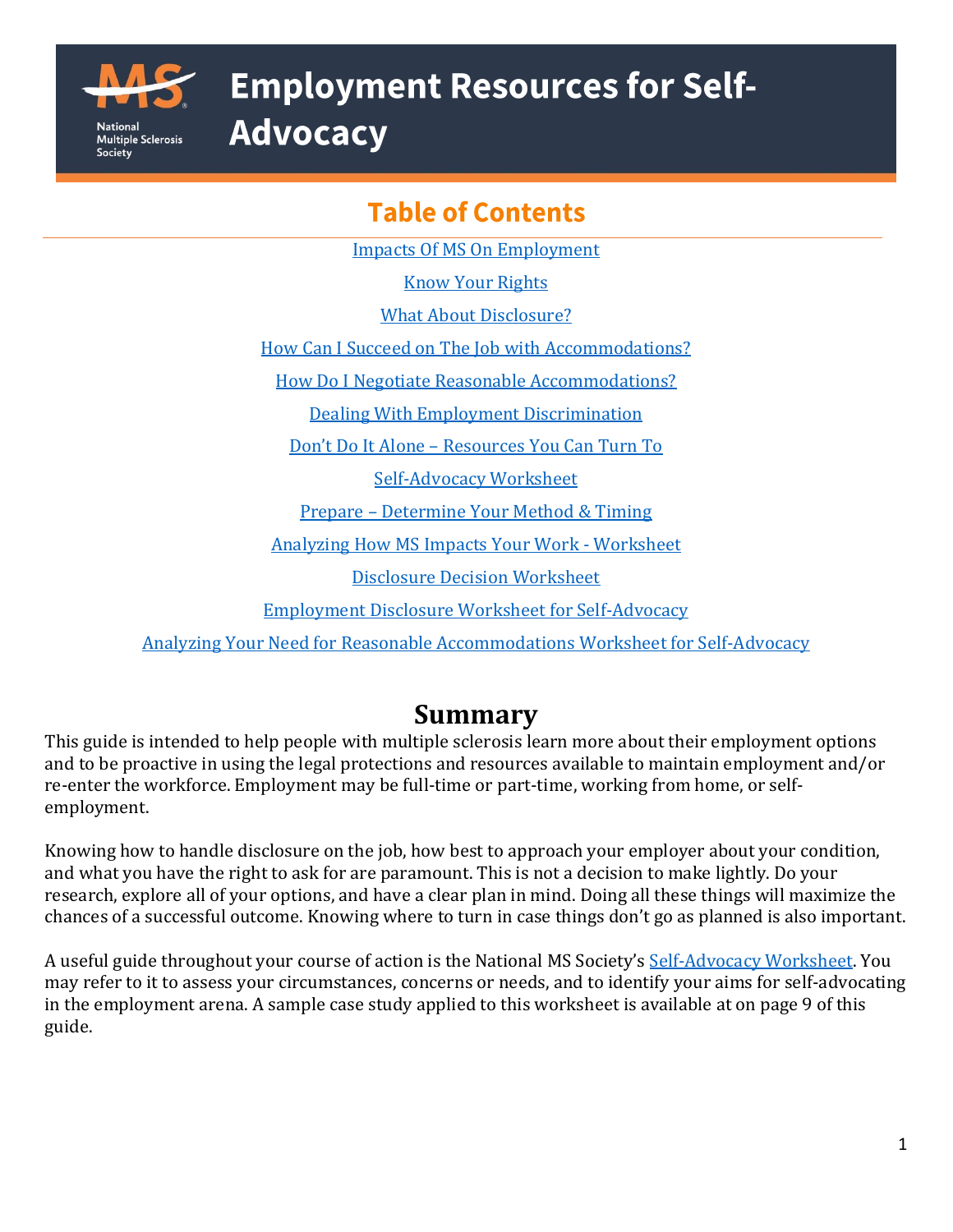# **Impact of MS on Employment**

<span id="page-1-0"></span>Research shows that the majority of people with MS leave the workforce prematurely and voluntarily. It is important not to make a rash decision about your employment.

#### **[Analyzing How MS Impacts Your Work -](#page-11-0) Worksheet**

**Description:** One of the first things you may want to consider is the effect your MS may be having on the job. This worksheet helps analyze those effects. Provided by the National MS Society.

#### **Employment Matters: Managing MS in the Workplace**

**Description:** The National MS Society's resource, Employment Matters: Managing MS in the Workplace, can help individuals learn to navigate the complexities of managing MS and work through this [six part video](https://www.nationalmssociety.org/Resources-Support/Library-Education-Programs/Educational-Videos/Employment-Insurance)  [series](https://www.nationalmssociety.org/Resources-Support/Library-Education-Programs/Educational-Videos/Employment-Insurance) and companion **toolkit**. Topics include the impact of MS on employment, being proactive, legal protections, disclosure, accommodations, resources and assistive technology.

#### **[Working with MS](http://www.nationalmssociety.org/NationalMSSociety/media/MSNationalFiles/Brochures/Brochure-Should-I-Work.pdf)**

**Description:** A National MS Society booklet for employees living with MS. It is important to recognize that the relationship between work and MS is two-way. The symptoms of your MS may impact your job, but your work can also impact how you feel away from your job.

### **Know Your Rights**

#### <span id="page-1-1"></span>**[Know Your Rights](https://www.nationalmssociety.org/NationalMSSociety/media/MSNationalFiles/Brochures/Brochure_KnowYourRights_Aug2014.pdf)**

**Description:** A legal guide for people living with Multiple Sclerosis provided by the National MS Society. There are several laws that may offer you certain protections and options on the job, such as when it comes to discrimination, requesting reasonable accommodations and protections for health insurance.

#### **Americans with Disabilities Act (ADA)**

(ADA) — protects against discrimination in the workplace and allows you to request reasonable accommodations. Consider these questions:

- Does my employer have 15 or more employees?
- Do I meet the definition of a person with a disability under the ADA and the ADA Amendments Act of 2008?
- Can I perform the essential functions of my job with or without accommodations?

If you answered yes to these questions, the ADA may offer certain protections in the workplace. Resources regarding the ADA include the following:

#### **[ADA & People with MS](https://www.nationalmssociety.org/NationalMSSociety/media/MSNationalFiles/Brochures/Brochure-ADA-and-People-with-MS.pdf)**

**Phone:** 1-800-344-4867, for a copy of this information or to speak with an MS Navigator®.

#### **[Job Accommodation Network \(JAN\)](https://askjan.org/ADA-Library.cfm) Phone:** 1-800-526-7234

**[ADA National Network](https://adata.org/) Phone:** 1-800-949-4232

#### **Rehabilitation Act of 1973**

Amended more recently, may also provide some protection for those who work for a federal government agency. Follow these links for more information: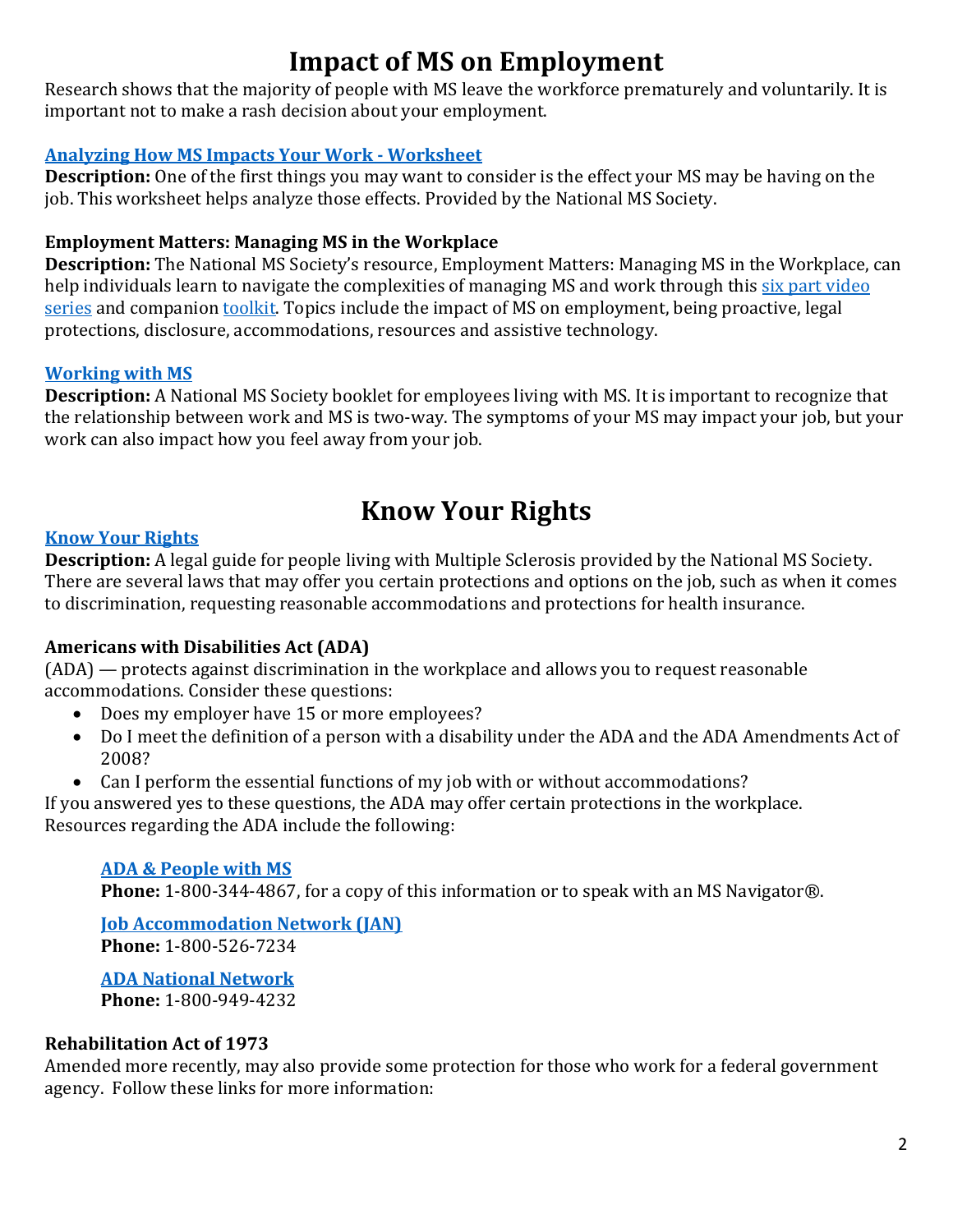**Website:** <http://www.eeoc.gov/laws/statutes/rehab.cfm> and [http://www.eeoc.gov/federal/fed\\_employees/complaint\\_overview.cfm](http://www.eeoc.gov/federal/fed_employees/complaint_overview.cfm)

#### **[State and Local Laws](https://askjan.org/concerns/State-Human-Rights.cfm)**

**Description:** Review this list of civil rights agencies familiar with local protections.

#### **[Family and Medical Leave Act \(FMLA\)](https://www.dol.gov/general/topic/benefits-leave)**

**Description:** Provisions within FMLA may allow you unpaid, job-protected time off from work. **Phone:** 1-866-487-2365, U.S. Department of Labor

#### **[Health Insurance Portability and Accountability Act \(HIPAA\)](https://www.hhs.gov/hipaa/for-individuals/index.html)**

**Description:** This Act addresses maintaining health insurance coverage and pre-existing conditions. **Phone:** 1-877-696-6775, U.S. Department of Health & Human Services

#### **[National MS Society Webpage -](https://www.nationalmssociety.org/Living-Well-With-MS/Work-and-Home/Insurance-and-Financial-Information/Health-Insurance/Job-Based-Health-Insurance/HIPAA) HIPAA**

**Phone:** 1-800-344-4867, for a copy of this information or to speak with an MS Navigator®.

#### **[Consolidated Omnibus Budget Reconciliation Act of 1985 \(COBRA\)](https://www.dol.gov/general/topic/health-plans/cobra)**

**Description:** This Act permits you to continue to buy into health insurance coverage when leaving your job. **Phone:** 1-866-444-3272, U.S. Department of Labor

#### **[National MS Society Webpage](https://www.nationalmssociety.org/Living-Well-With-MS/Work-and-Home/Insurance-and-Financial-Information/Health-Insurance/Job-Based-Health-Insurance/COBRA) – COBRA**

**Phone:** 1-800-344-4867. For a copy of this information or to speak with an MS Navigator®.

# **What About Disclosure?**

<span id="page-2-0"></span>One of the first questions you may ask yourself is, "Do I need to disclose my MS to my employer?" There is no clear answer to this question. There are many factors that come into play that might lead someone to disclose or not to disclose. Often, disclosure in the workplace relates directly to requesting accommodations.

Key questions you may be thinking about include:

- Should I tell my employer?
- Do I tell my human resources department, my supervisor, my co-workers, or all of the above?
- Should I disclose when I am initially diagnosed or when my symptoms are obvious? What exactly should I tell my employer?
- Do I tell my employer I may miss work periodically due to disease exacerbations?
- How do I manage the information after I've told my employer?

These are all very personal decisions, with no clear-cut answers. Ask yourself, "What makes me think I should or want to disclose my diagnosis?" Evaluate your circumstances. These evaluation exercises and resources provided by the National MS Society can help:

**[Employment Disclosure Worksheet for Self-Advocacy](#page-14-0)**

**[Disclosure Decision Worksheet](https://www.nationalmssociety.org/NationalMSSociety/media/MSNationalFiles/Brochures/Worksheet-Disclosure.pdf)**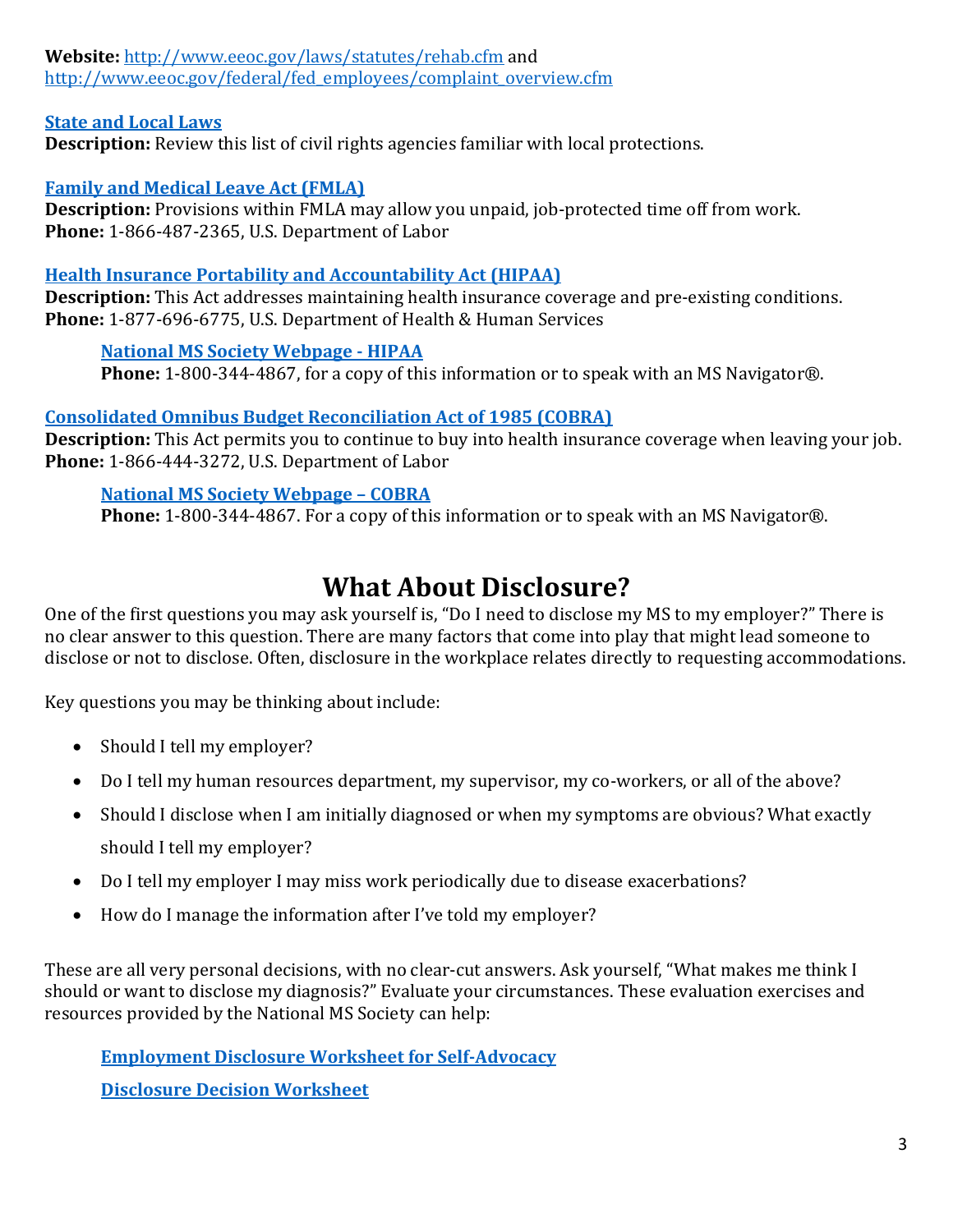**[Disclosing MS in the Workplace Website](https://www.nationalmssociety.org/Living-Well-With-MS/Work-and-Home/Employment/Disclosure-Decisions) Tool** 

**[Employment Matters: Managing MS in the Workplace](https://www.nationalmssociety.org/Resources-Support/Library-Education-Programs/Educational-Videos/Employment-Insurance)**

**[Disclosure: The Basic Facts](https://www.nationalmssociety.org/NationalMSSociety/media/MSNationalFiles/Brochures/Brochure-Disclosure-BasicFacts-FINAL.pdf)**

#### **[Information for Employers](https://www.nationalmssociety.org/NationalMSSociety/media/MSNationalFiles/Brochures/Brochure-Information-for-Employers.pdf)**

**Phone:** 1-800-344-4867, for a copy of these resources or to speak with an MS Navigator®.

If you decide to disclose your MS diagnosis to your employer after you've evaluated the pros and cons, write your disclosure script and practice it. Plan ahead. Keep it simple. Be positive.

# **How Can I Succeed on the Job with Accommodations?**

<span id="page-3-0"></span>What are reasonable accommodations and how can they help me succeed on the job? Am I having difficulty performing the essential functions of my job? Do a self-assessment and determine if your symptoms are affecting your ability to perform your job duties effectively and efficiently. Ask trusted colleagues or friends if they notice an impact of your symptoms on the job. Utilize this exercise on analyzing your needs for selfassessment:

**[Analyzing Your Need for Reasonable Accommodations](https://www.nationalmssociety.org/NationalMSSociety/media/MSNationalFiles/Brochures/SA-Employment-Need-for-Accomm.doc) Worksheet for Self-Advocacy Phone:** 1-800-344-4867, for a copy of these resources or to speak with an MS Navigator®.

Consider these resources for workplace accommodations:

**[Job Accommodation Network \(JAN\)](https://askjan.org/ADA-Library.cfm) Phone:** 1-800-526-7234

**[Accommodation and Compliance: Multiple Sclerosis](https://askjan.org/disabilities/Multiple-Sclerosis.cfm?cssearch=1475931_1) Description:** Job Accommodation Network (JAN) publication on accommodating MS.

**[The Win-Win Approach to Reasonable Accommodations: Enhancing Productivity on Your Job](https://www.nationalmssociety.org/NationalMSSociety/media/MSNationalFiles/Brochures/Brochure-Win-Win-Approach-to-Reasonable-Accomodations-Enhancing-Productivity-on-Your-Job.pdf) Phone:** 1-800-344-4867, for a copy of this information or to speak with an MS Navigator®.

# **How do I Negotiate Reasonable Accommodations?**

<span id="page-3-1"></span>The reality is that you are responsible for knowing what to request and for proactively requesting reasonable accommodations in the workplace. Resources are available.

**[The Employees' Practical Guide to Requesting and Negotiating Reasonable Accommodations](https://askjan.org/publications/individuals/employee-guide.cfm) Under [the Americans with Disabilities Act \(ADA\)](https://askjan.org/publications/individuals/employee-guide.cfm)**

**Description:** Review a summary of some of the most frequent issues that employees have regarding accommodations and ADA compliance. Learn more about JAN's practical ideas for resolving them. They also have a [sample request for a job accommodation.](https://askjan.org/media/accommrequestltr.cfm) 

**Phone:** 1-800-526-7234, to request a copy from the Job Accommodation Network (JAN).

# **Dealing with Employment Discrimination**

<span id="page-3-2"></span>If you believe you are being discriminated against on the job, resources are available.

#### **[The United States Equal Employment Opportunity Commission \(US EEOC\)](https://www.eeoc.gov/)**

**Description:** The US EEOC enforces Title 1 of the Americans with Disabilities Act (ADA). See their webpage on [disability discrimination.](https://www.eeoc.gov/disability-discrimination) **Phone:** 1-800-669-4000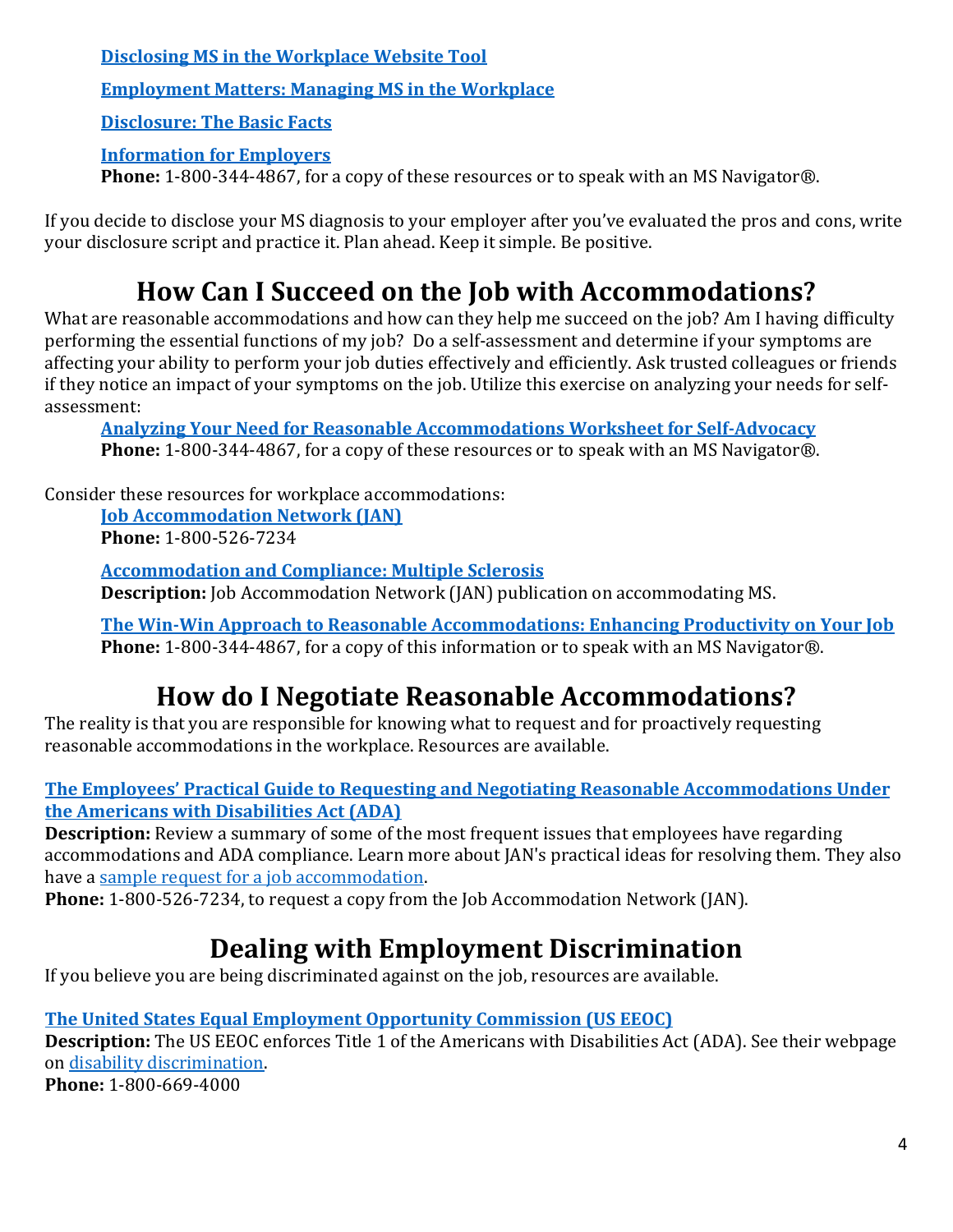#### **[State Civil Rights Agencies](https://askjan.org/concerns/State-Human-Rights.cfm)**

**Description:** A locator to identify your local Office of Civil Rights/Office of Human Relations.

For legal advice:

**[American Bar Association](https://www.americanbar.org/groups/legal_services/flh-home/)**

**[National Employment Lawyers Association](https://exchange.nela.org/memberdirectory/findalawyer)**

#### **National MS Society**

**Phone:** 1-800-344-4867 to obtain additional resources including legal referrals and community legal agencies.

And, remember to keep a log of activity that is occurring. This may be useful to you if you choose to pursue legal action.

# **Don't Do It Alone — Employment Resources You Can Turn To**

#### <span id="page-4-0"></span>**[National MS Society](https://www.nationalmssociety.org/Living-Well-With-MS/Work-and-Home/Employment)**

**Description:** The National MS Society has a considerable number of resources to assist you. These include a variety of employment-related publications and brochures and referrals to additional employment resources. Call or visit online to begin your research.

**Phone:** 1-800-344-4867 to speak with an MS Navigator®.

#### **[Vocational Rehabilitation \(VR\)](https://askjan.org/concerns/State-Vocational-Rehabilitation-Agencies.cfm)**

**Description:** Each state has an agency that exists to assist individuals with disabilities in gaining, maintaining and retaining employment. Contact your local vocational rehabilitation office.

#### **[Job Accommodation Network \(JAN\)](https://askjan.org/)**

**Description:** Offers information about working with a disability, job accommodations and ADA expertise on employment issues. It is a free service funded by the U.S. Department of Labor, Office of Disability Employment Policy. Its development has been achieved through the collaborative efforts of ODEP, West Virginia University and private industry throughout North America. JAN also has extensive information about [self-employment and entrepreneurship.](https://askjan.org/info-by-role.cfm#for-individuals:entrepreneurship)

**Phone:** 1-800-526-7234

#### **[U.S. Department of Labor Office of Disability Employment Policy \(ODEP\)](https://www.dol.gov/agencies/odep)**

**Description:** The mission of the U.S. Department of Labor Office of Disability Employment Policy (ODEP) is to provide national leadership on disability employment policy. A variety of publications and initiatives are available.

**Phone:** 1-866-633-7365

#### **[Americans with Disabilities Act \(ADA\)](https://www.ada.gov/)**

**Phone:** 1-800-514-0301, U.S. Department of Justice

#### **Work Incentive Planning and Assistance (WIPA)**

**Description:** The goal of the WIPA is to better enable Social Security beneficiaries to make informed choices about returning to the workplace, if currently receiving Social Security Disability benefits. Find out what impact work could have on your benefits with this brochure from the Social Security Administration, [Working While Disabled: How We Can Help.](https://www.ssa.gov/pubs/EN-05-10095.pdf) Find [local assistance](https://choosework.ssa.gov/findhelp/) here. **Phone:** 1-866-968-7842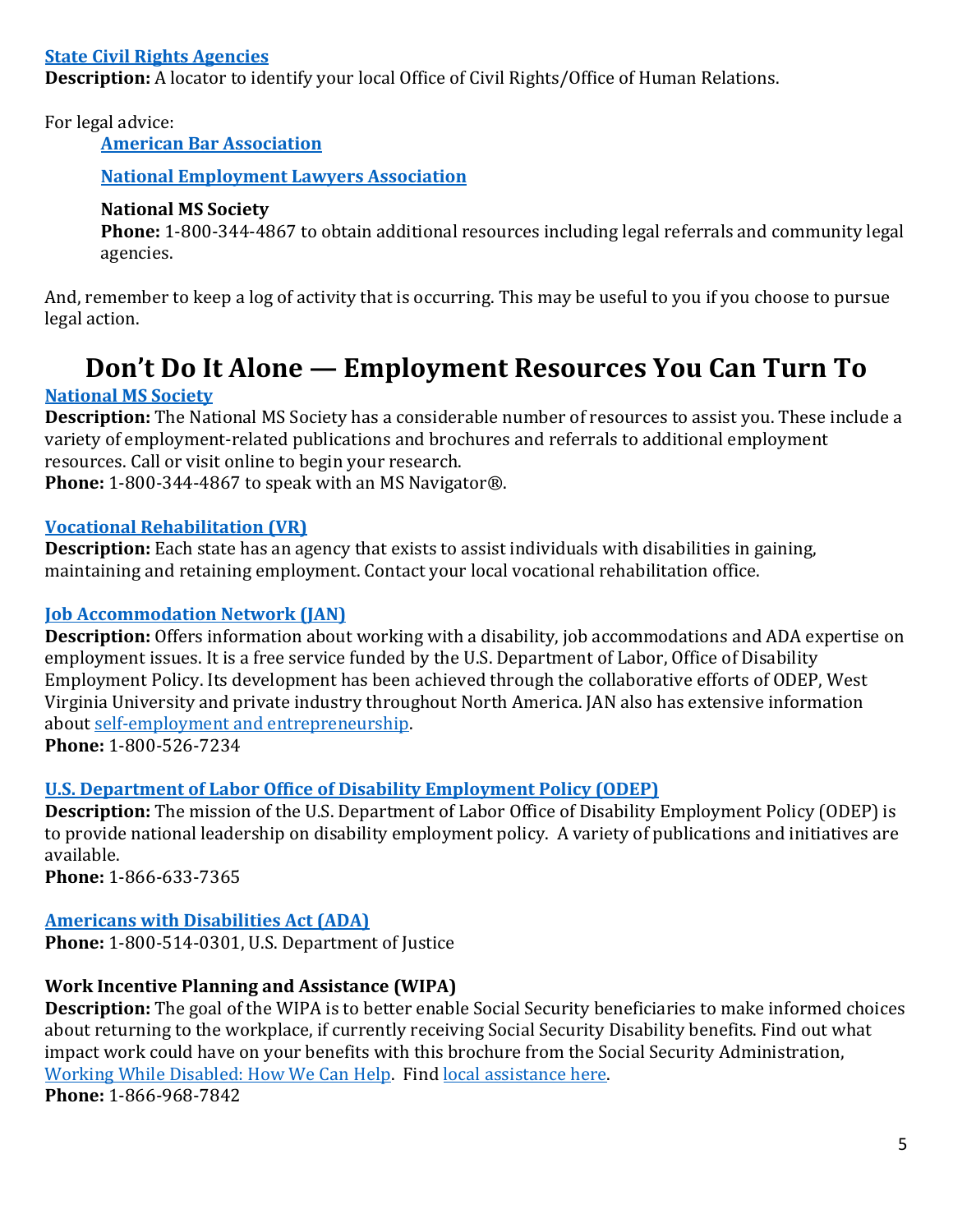#### **[Regional ADA Centers](https://adata.org/)**

**Description:** 10 federally funded regional centers that provide information, training and technical assistance on the ADA. Each center works with local business, as well as disability, governmental, rehabilitation and other professional networks to provide current ADA information and assistance. Special emphasis is placed on meeting the needs of small businesses. The ADA centers can make referrals to local sources of expertise for reasonable accommodations. **Phone:** 1-800-949-4232

#### **[Employer Assistance and Recruiting Network \(EARN\)](https://askearn.org/)**

**Description:** EARN is a free service offered by the U.S. Department of Labor Office of Disability Employment Policy that connects employers seeking quality employees with skilled job candidates. **Phone:** 1-866-327-6669

#### **[Career One-Stop Employment Centers](https://www.careeronestop.org/LocalHelp/service-locator.aspx)**

**Description:** To locate a comprehensive job center offering aid to job seekers in your community. **Phone:** 1-877-US2-JOBS (1-877-872-5627)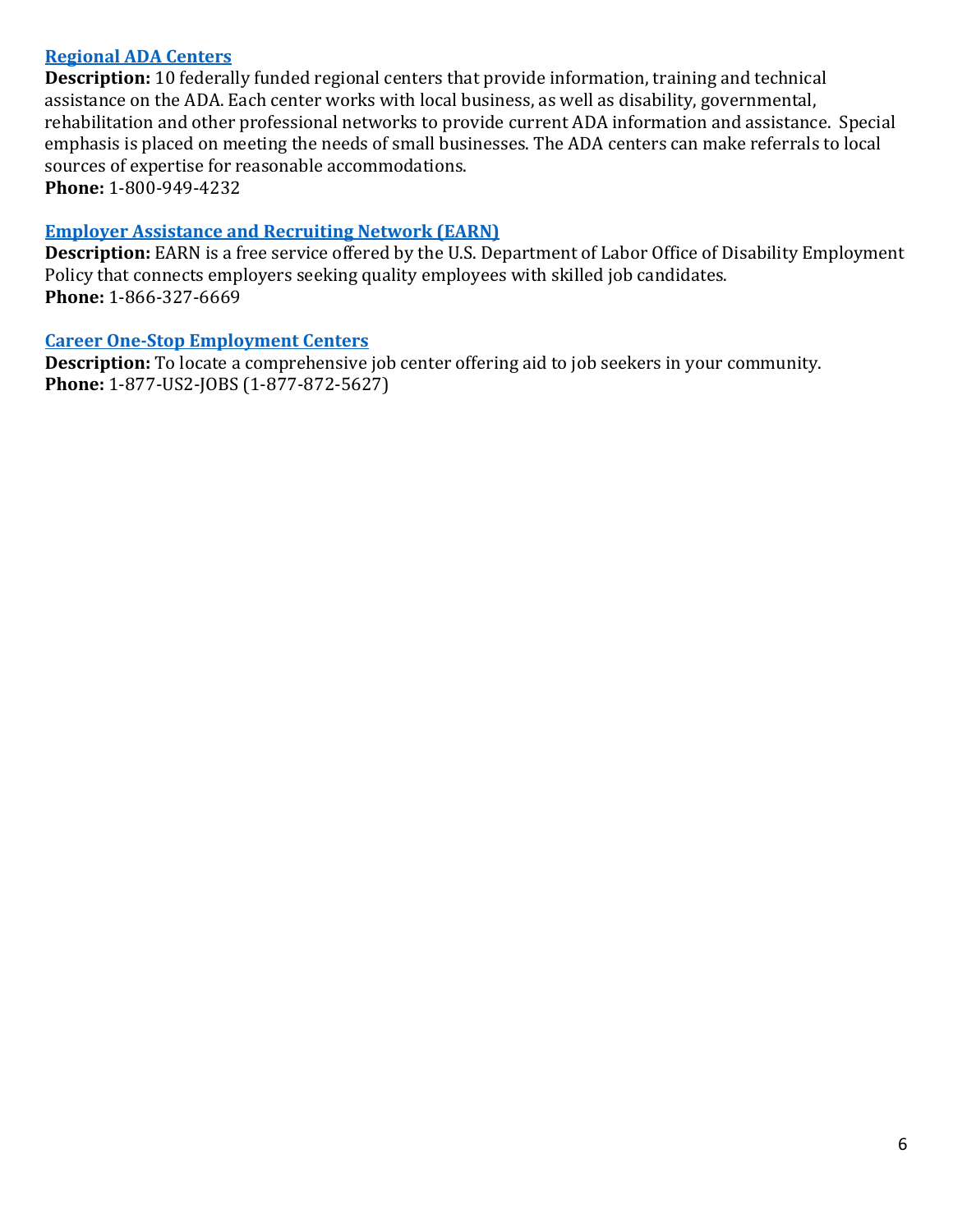# **Self-Advocacy Worksheet (Sample Responses for Employment)**

#### <span id="page-6-0"></span>**PREPARE & TAKE ACTION**

This worksheet is designed for you to organize your thoughts and actions for effective self-advocacy in various life settings. Based upon your situation, some steps may be irrelevant, and others may need to be revisited. Review the entire worksheet before you begin. **Consider and respond only to what is relevant to your circumstances.** You can access a [blank template of this worksheet here.](https://www.nationalmssociety.org/NationalMSSociety/media/MSNationalFiles/Brochures/Paper-Self-Advocacy-Worksheet.pdf)

#### **ORGANIZE**

**1.** Describe your issue or concern and your preferred solution to resolve it. **Practice saying it.**

| <b>CAUSE</b><br>Describe the cause of your<br>unique situation.                    | I am experiencing severe fatigue that is impacting my ability to do<br>my job.                                                                                                                                                  |
|------------------------------------------------------------------------------------|---------------------------------------------------------------------------------------------------------------------------------------------------------------------------------------------------------------------------------|
| <b>EFFECT</b><br>Summarize what you aim to<br>change. Describe your key<br>intent. | I would like to learn ways to accommodate my MS symptoms at<br>work and determine the best way to request them so I can continue<br>working.                                                                                    |
| <b>ISSUE</b><br>Create a summary statement.                                        | It is important for me to continue working. To do so, I need to ask<br>for accommodations on the job. I will need to do research to<br>determine how best to approach my employer and to request a<br>reasonable accommodation. |
| <b>BECAUSE</b>                                                                     | of certain MS symptoms, I am having difficulty working.                                                                                                                                                                         |
| <b>I NEED OR I WANT</b>                                                            | accommodations to continue working successfully.                                                                                                                                                                                |

**2.** List the pros and cons of taking steps toward self-advocacy. **Identify positive and negative aspects of your current situation, along with the potential risks and rewards associated with self-advocacy.**  Identify what you believe must be addressed to meet your unique needs or special concerns. Circle the aspects most important to you.

| <b>Pros</b>                                                                                                                                       | Cons                                                                                                              |
|---------------------------------------------------------------------------------------------------------------------------------------------------|-------------------------------------------------------------------------------------------------------------------|
| Working brings in a paycheck and provides<br>benefits to me and my family.                                                                        | Working makes my fatigue even worse.                                                                              |
| Working gives me a sense of purpose.                                                                                                              | I will need to disclose my condition.                                                                             |
| Accommodations will help me to be more<br>productive and ultimately help the bottom line of<br>my company.                                        | I am scared I will be fired by asking for what I need.                                                            |
| Hopefully, with accommodations, it will allow me<br>greater job security, as I know I will be able to<br>keep up with the work I have to perform. | I may bring attention to myself by asking for<br>accommodations and be seen as getting<br>preferential treatment. |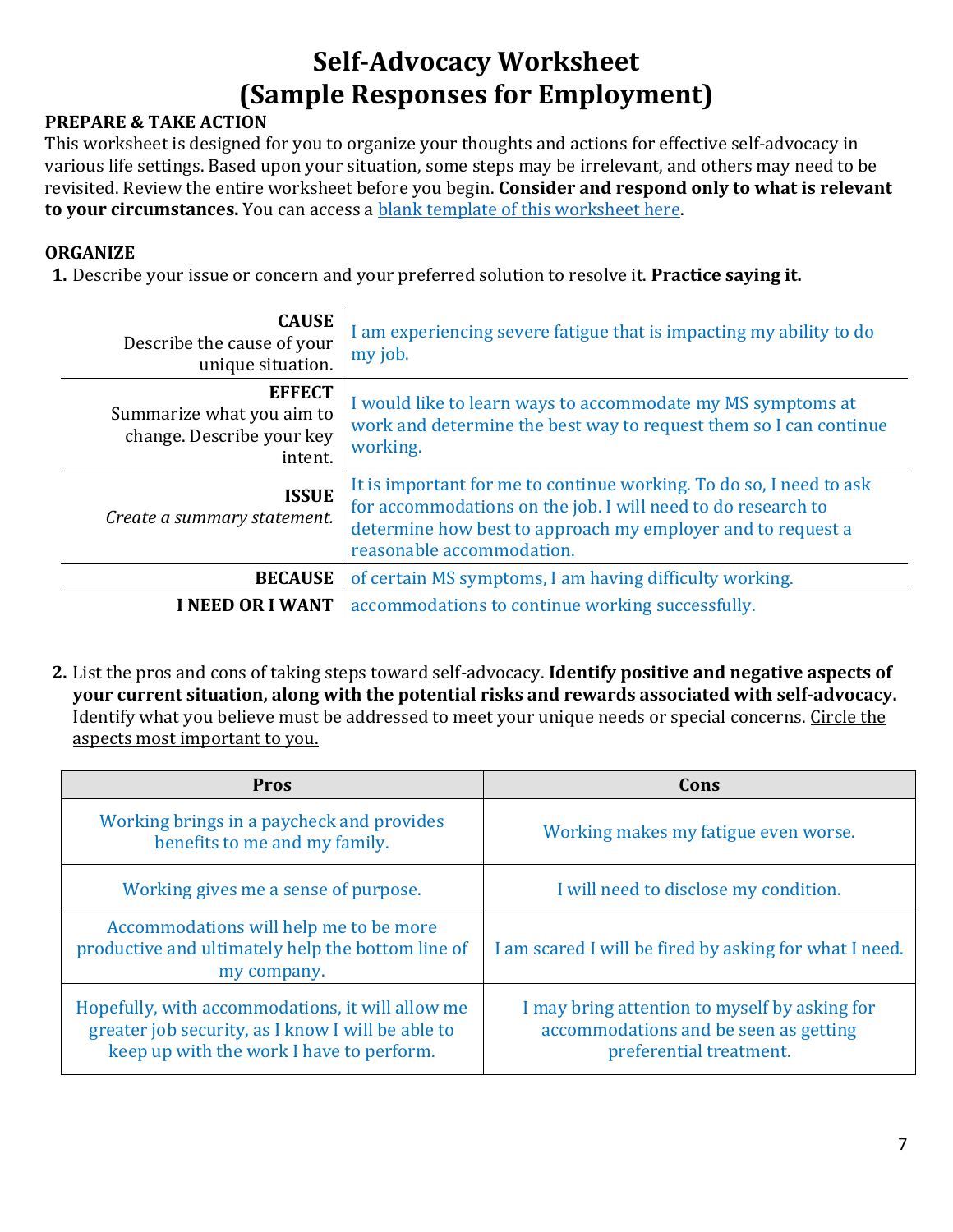**3. Research**. Identify questions relevant to your situation or circumstances. Cite references, resources, or trusted advisers for answers to these.

| Question                                                   | Reference, Resource, or Contact<br><b>Information</b>                                                                                                                                                                | <b>Outcome</b>                                                                                                                                              |
|------------------------------------------------------------|----------------------------------------------------------------------------------------------------------------------------------------------------------------------------------------------------------------------|-------------------------------------------------------------------------------------------------------------------------------------------------------------|
| Do I have the right to<br>ask for<br>accommodations?       | • National MS Society ADA & Win-Win<br>Approach brochures and employment<br>publications<br>• Job Accommodation Network (JAN)<br><b>ADA</b> Center<br>$\bullet$                                                      | My employer does abide by the<br>ADA and that law offers me the<br>option of requesting reasonable<br>accommodations.                                       |
| What<br>accommodations<br>could help to manage<br>fatigue? | • Job Accommodation Network (JAN)<br><b>National MS Society</b><br>$\bullet$                                                                                                                                         | <b>Flexible work arrangements</b><br>and/or hours could prove useful.                                                                                       |
| What is the best way<br>to ask for<br>accommodations?      | • Job Accommodation Network (JAN)<br><b>National MS Society</b><br>$\bullet$                                                                                                                                         | Can ask in person and/or in<br>writing. If in writing, use sample<br>accommodation request letter<br>from JAN.                                              |
| What do I do if<br>request denied?                         | • Job Accommodation Network (JAN)<br><b>U.S. Equal Employment Opportunity</b><br>$\bullet$<br><b>Commission (EEOC)</b><br><b>National MS Society</b><br>$\bullet$<br>Local office of civil/human rights<br>$\bullet$ | Denial may be in violation of ADA<br>- can contact EEOC to file claim<br>or call National MS Society to get<br>referral to attorney and local<br>resources. |

**4.** Summarize key research findings and communications. What did you learn about your rights? What about your responsibilities?

| <b>My Rights</b>                                  | <b>My Responsibilities</b>                        |
|---------------------------------------------------|---------------------------------------------------|
| ADA allows me right to ask for reasonable         | Responsibility for coming up                      |
| accommodations.                                   | with accommodations is mine.                      |
| To control how much information is disclosed to   | Determine the best time to ask for accommodations |
| my employer and that info is to be kept           | and how best to present them - in person, in      |
| confidential.                                     | writing, both.                                    |
| To stay active in the workplace and be a          | Determine correct person                          |
| productive member of society.                     | to request accommodations from.                   |
| To file claim if accommodations completely denied | Have back-up ideas in mind if initial             |
| for no apparent reason.                           | accommodations not feasible.                      |

**5. Identify who has authority regarding your situation.** Begin by determining the front line for customer service, but also be alert for names and contact information of those at higher levels. Put a star next to the name of your first point of contact.

I will make this request of my immediate supervisor and be open to involvement with the human resources department. I can also refer them to JAN to discuss accommodation alternatives. Ultimately, if need be, I can contact the EEOC and an employment attorney.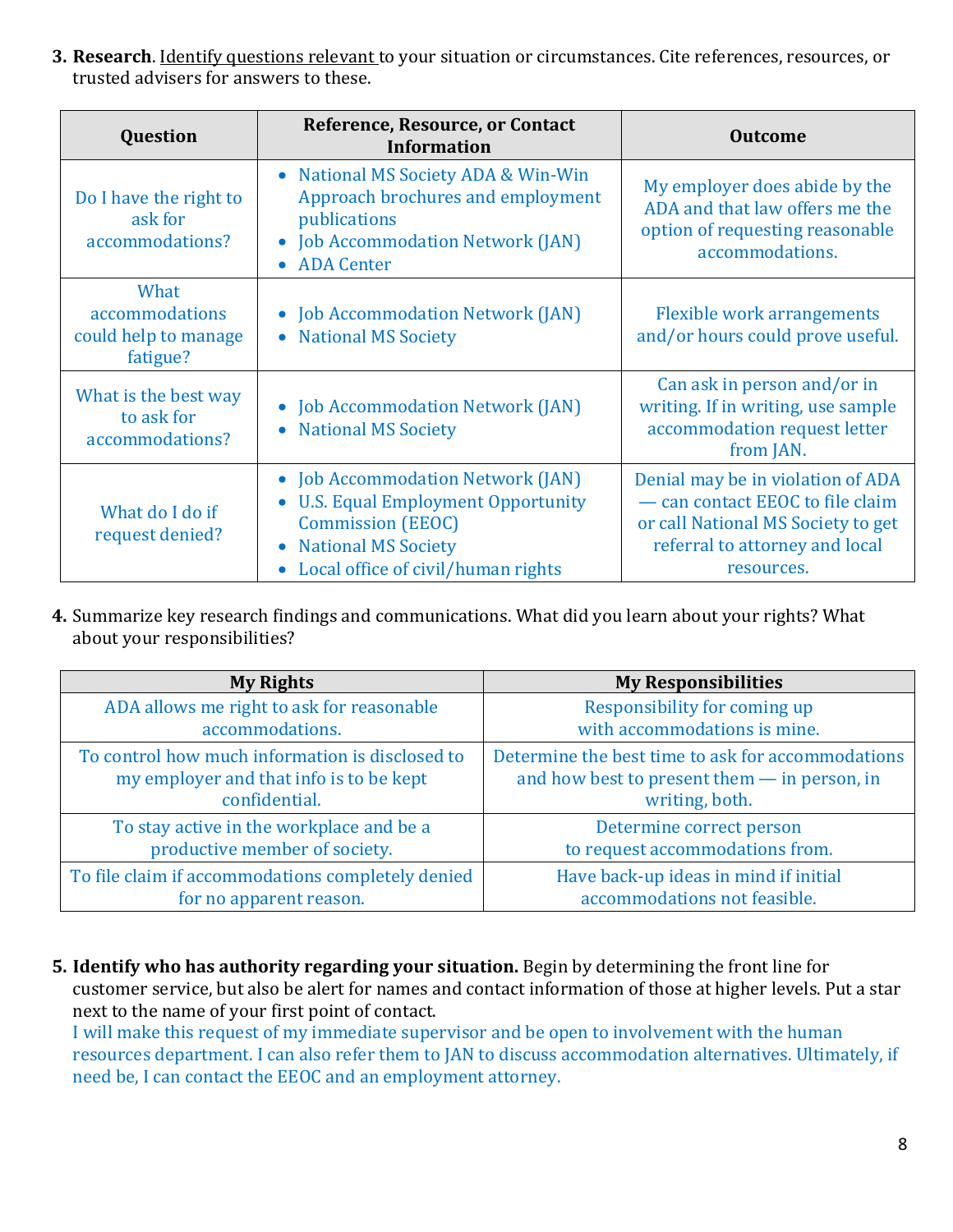**6. Brainstorm possible solutions** to address your concern.

I will need to request a reasonable accommodation to manage my extreme fatigue on the job. I anticipate asking for some flexibility in the work environment and schedule, especially telecommuting.

- **7. Review your rights and responsibilities**. Revisit question 4 and 6. Put a star next to your preferred solution(s), given your rights and responsibilities.
- **8.** Anticipate objections or resistance to your preferred solution(s). **Summarize your responses to the likely arguments made** in response to your request. Refer to information you can use to support your argument.

| <b>Objection</b>                           | <b>Response</b>                                        | <b>Reference or Resource</b><br>in support of your response                       |
|--------------------------------------------|--------------------------------------------------------|-----------------------------------------------------------------------------------|
| Will not allow for<br>telecommuting        | Propose altering work schedule<br>or allowing for naps | <b>National MS Society publications</b><br><b>IAN</b><br><b>EEOC</b> publications |
| Will not make any<br>accommodations at all | Will file claim of discrimination                      | <b>EEOC</b><br>county government Office of Human<br><b>Rights</b>                 |

**9.** Establish a fallback position or bottom line **if your preferred solution is not adopted. What are you are willing to settle for?** 

Example: If I am not allowed to work from home a few days per week, I hope to be able to adjust my schedule and/or combine breaks so I can take a brief nap if necessary to manage my fatigue. I would be willing to work from home only one day per week or do it on a trial basis and evaluate how it is working for me and for my employer.

What options do you have if your bottom line is not met? Is there a formal review or appeal process? Conduct initial research and determine next steps for an appeal process.

Example: If my employer is not willing to accommodate me, I can contact the US EEOC to file formal charges of discrimination. I can also contact my local Human Rights Commission. I can do more research into my options under the ADA by calling JAN and my regional ADA center.

**10. Revisit the positive aspects of your situation** *(see #2 above).* Recall these during your self-advocacy journey.

Example: I have worked for my company for over five years and have had positive evaluations. I have a good relationship with my direct supervisor and honestly feel that I am an asset to my company. They are lucky to have me as I have expertise that is valuable to my employer.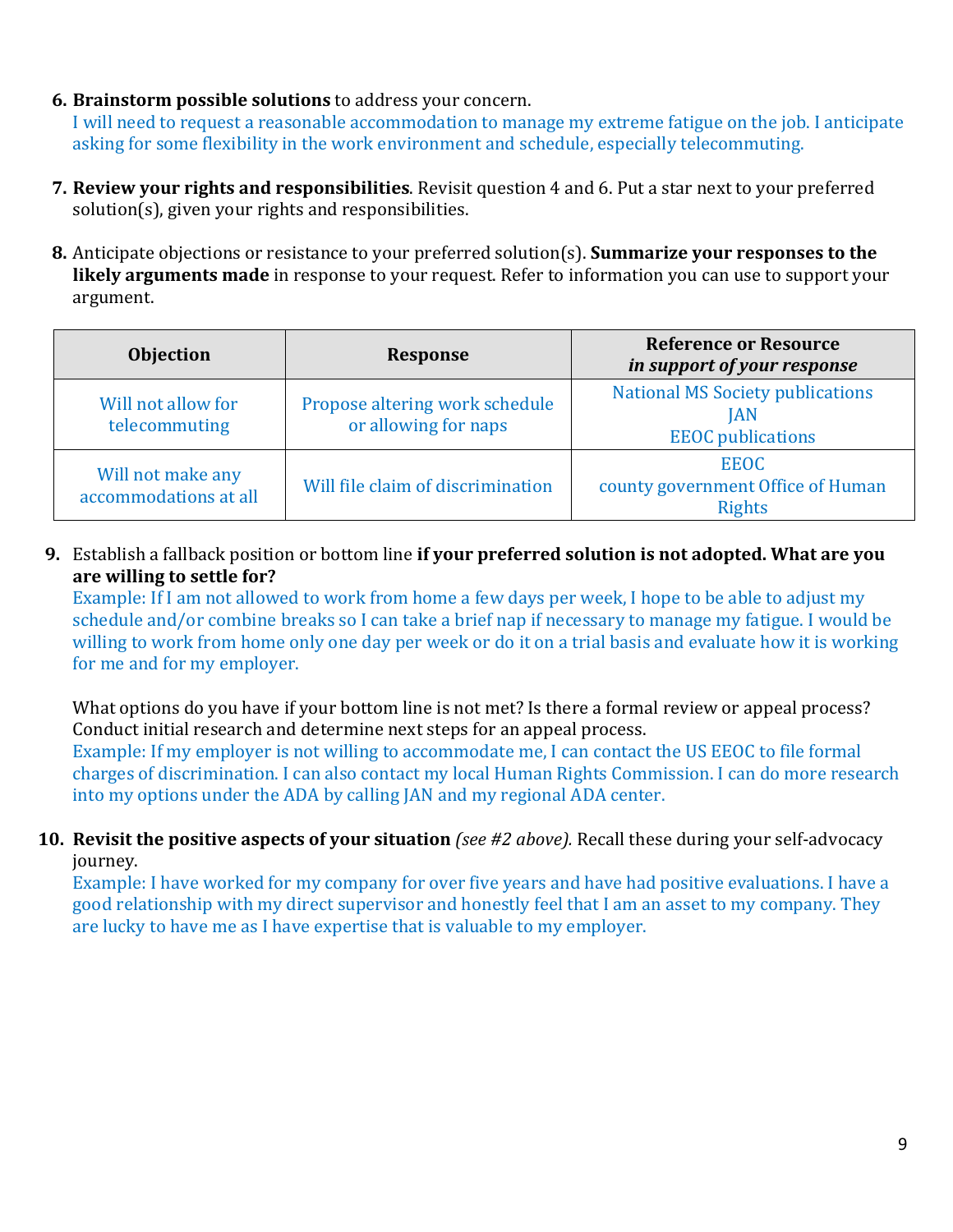## **Prepare – Determine your Method & Timing**

#### <span id="page-9-0"></span>**PREPARE**

Determine your method and timing. In general, more personal, and less formal communication will be perceived as less threatening. Consider the benefits and drawbacks of initially discussing your situation in person, via phone, or in writing. Identify your preferred option.

If you intend to call or visit in person, remember to consider the most convenient time for your point of contact.

#### **PRACTICE**

Draft a letter about your issue and the outcome you hope to see. Revisit it a day or two later. Make any necessary revisions. Be concise, clear, and cordial. Rephrase any aggressive or disrespectful statements. Include complimentary or positive remarks. Show your revised letter to someone whose judgment you respect. Ask for their feedback.

Role play. Practice how you will state your points. Ask a friend to role play with you. Take a turn advocating your point of view. Switch roles. Listen to your partner advocate your point of view. Pretend you are on the phone, too. Discuss what you observed during the exercise.

Rehearse on your own. Deliver your main points in front of a mirror. Listen to your voice: maintain an easy pace and moderate volume. Watch your facial expressions; try to remain relaxed and open.

#### **TAKE ACTION**

- Review your work above.
- **Schedule an appointment** by placing a call or writing a letter to the front line of customer service who can address your circumstances.
- **Take detailed notes during your discussion**, including names, dates, and contact information. Save them along with notes from future conversations, and file them in chronological order. Include any correspondence related to your issue, with the results of any research or other documentation.
- **Establish next steps and mutual accountability.** Agree upon a timeframe for next steps or issue resolution.
- **Follow up.** Provide any promised information or resources within the agreed upon timeframe. Renegotiate if you will be delayed, or if your point of contact fails to respond. Offer to provide additional information or resources to resolve any questions. Restate your issue and the outcome you hope to see. Commit to a timeframe for issue resolution.
- **Write a thank you note** if you achieve your desired outcome. This is not only polite but documents your agreement.
	- o *Remember, you may need to follow up to ensure your desired outcome.*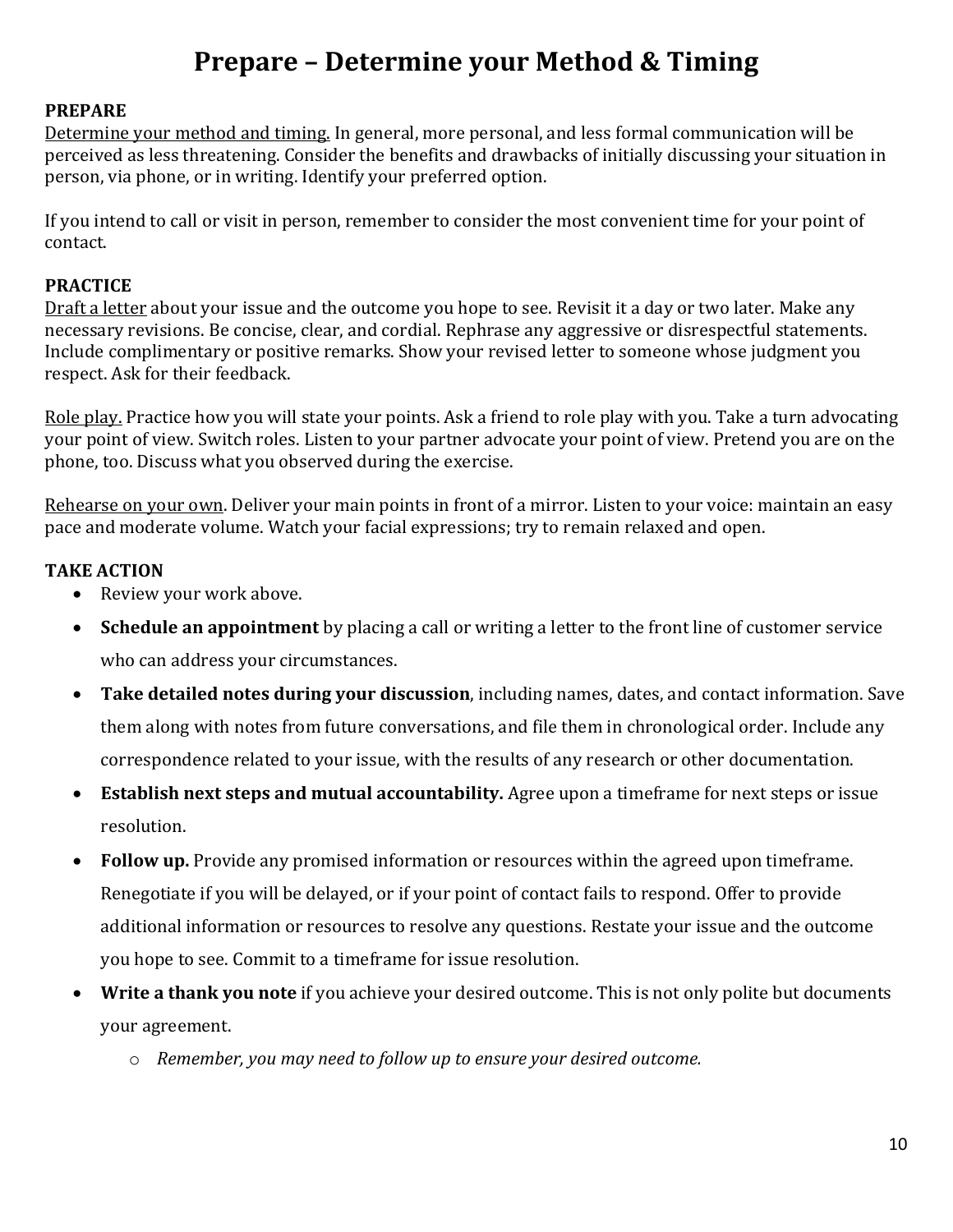- **If you receive no response or an unsatisfactory response,** consider how much additional effort you are prepared to invest. Often, an appeal to a higher level is possible. Research the options relevant to your particular situation. Consider what is at stake to determine whether to proceed.
- If the situation involves family, broadening the discussion to include a trusted counselor or clergy member may be useful.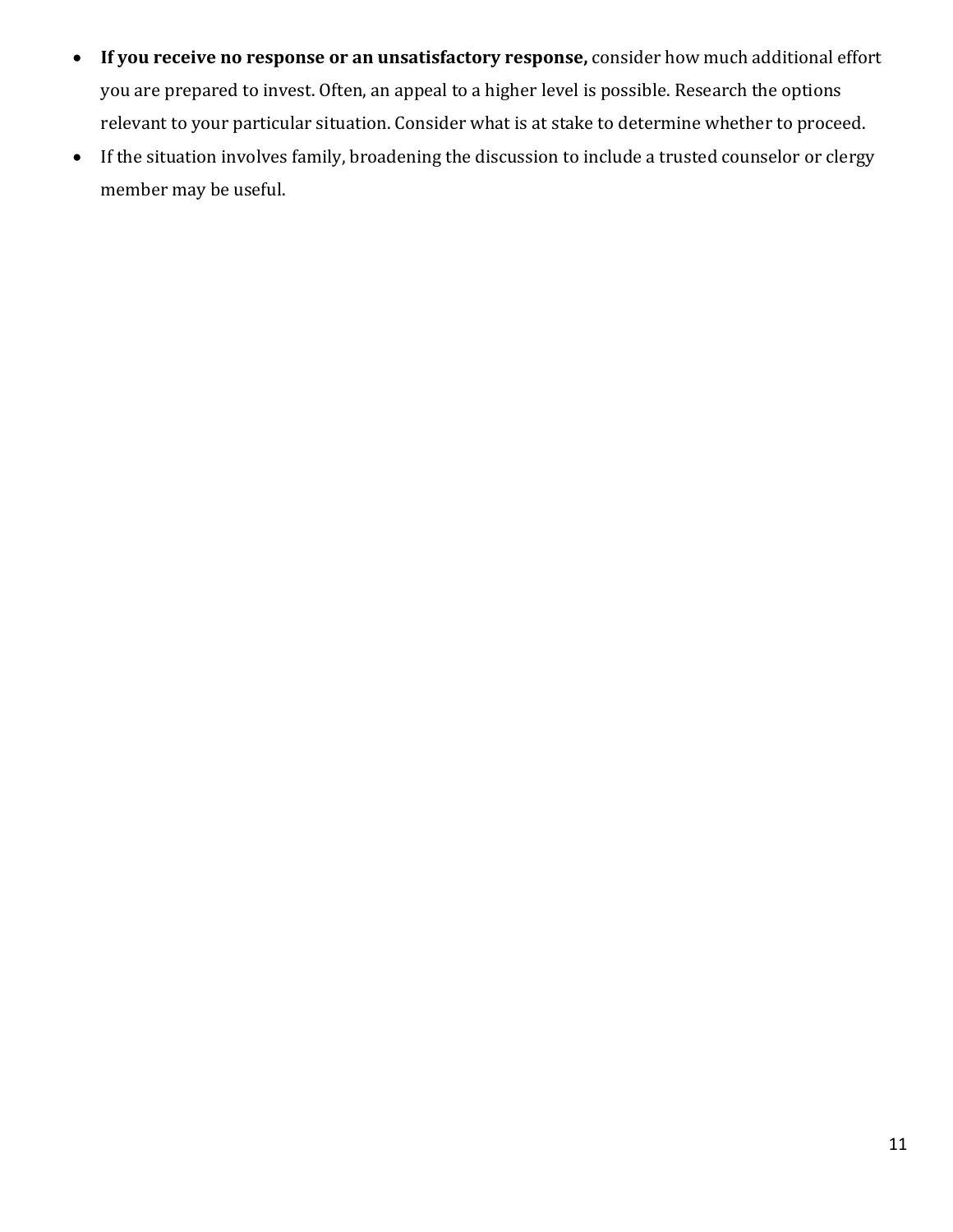# **Analyzing How MS Impacts Your Work - Worksheet**

<span id="page-11-0"></span>Take a few minutes now to think about the impact of MS on your work. Use the chart provided on the next page to write down your thoughts.

**Step 1.** In the first column, list your symptoms of MS

**Step 2.** Rate the impact of each symptom on your work using this scale:

| Rating       | <b>Description</b>                                                    |
|--------------|-----------------------------------------------------------------------|
| $\theta$     | No impact on work                                                     |
| $\mathbf{1}$ | Minimal impact on work, occurs rarely                                 |
| 2            | Minimal impact on work, occurs occasionally                           |
| 3            | Minimal impact on work, occurs regularly                              |
| 4            | Some impact on work, occurs rarely                                    |
| 5            | Some impact on work, occurs occasionally                              |
| 6            | Some impact on work, occurs regularly                                 |
| 7            | Significant impact on work, occurs rarely                             |
| 8            | Significant impact on work, occurs occasionally                       |
| 9            | Significant impact on work, occurs regularly                          |
| 10           | I am not able to complete my responsibilities because of this symptom |

**Step 3.** In the third column, list examples of situations at work where this symptom has affected your work performance.

| <b>MS Symptoms</b>               | Rate<br>Impact | <b>Examples of Impact</b>                                                                                 |
|----------------------------------|----------------|-----------------------------------------------------------------------------------------------------------|
| Example: Fatigue in<br>afternoon | 6              | Almost fall asleep at desk, have trouble focusing in afternoon<br>meeting, error rate higher in afternoon |
|                                  |                |                                                                                                           |
|                                  |                |                                                                                                           |
|                                  |                |                                                                                                           |
|                                  |                |                                                                                                           |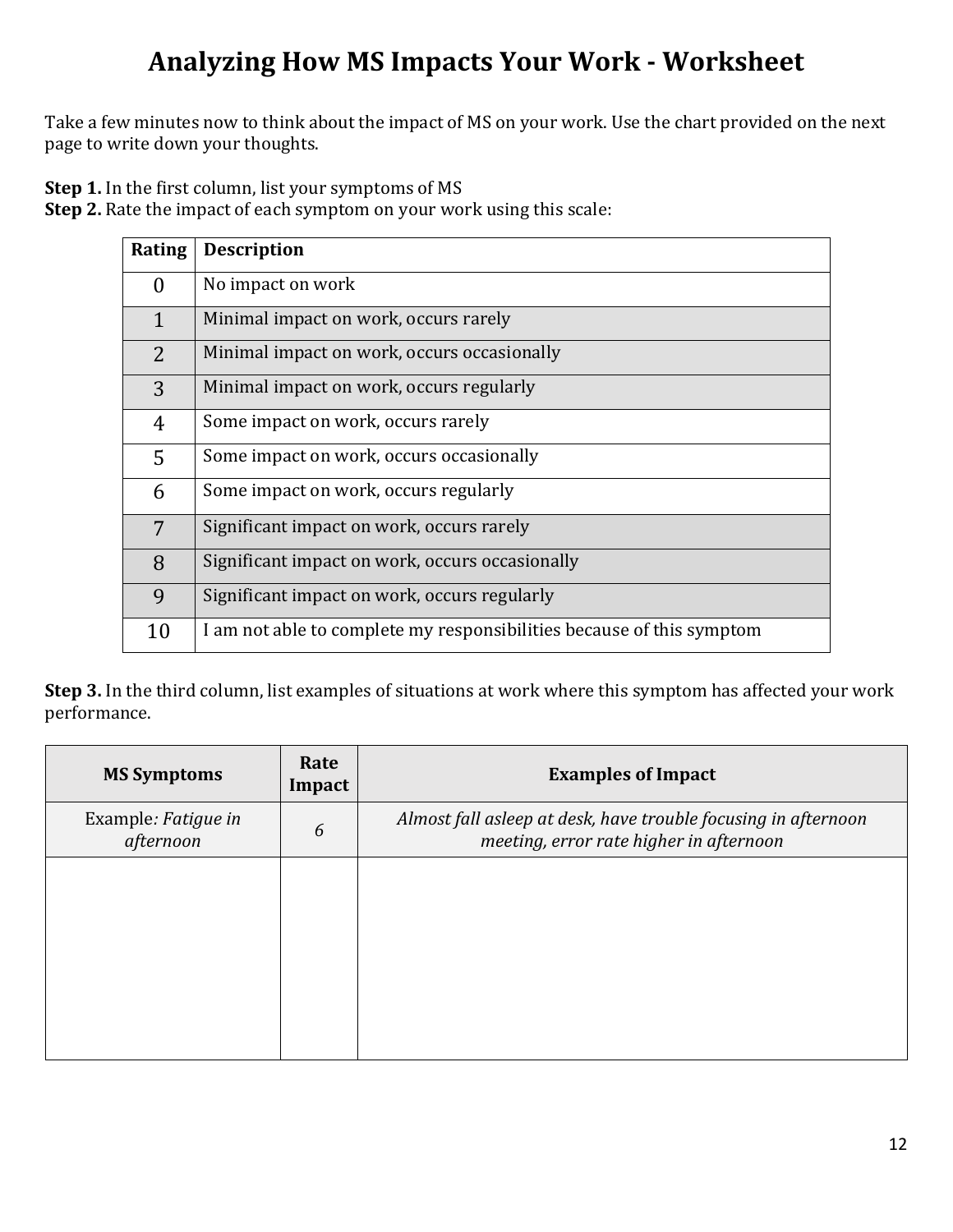| <b>MS Symptoms</b>                  | Rate<br>Impact   | <b>Examples of Impact</b>                                                                                 |
|-------------------------------------|------------------|-----------------------------------------------------------------------------------------------------------|
| Example: Fatigue in<br>$a$ fternoon | $\boldsymbol{6}$ | Almost fall asleep at desk, have trouble focusing in afternoon<br>meeting, error rate higher in afternoon |
|                                     |                  |                                                                                                           |
|                                     |                  |                                                                                                           |
|                                     |                  |                                                                                                           |
|                                     |                  |                                                                                                           |
|                                     |                  |                                                                                                           |
|                                     |                  |                                                                                                           |
|                                     |                  |                                                                                                           |
|                                     |                  |                                                                                                           |
|                                     |                  |                                                                                                           |
|                                     |                  |                                                                                                           |
|                                     |                  |                                                                                                           |
|                                     |                  |                                                                                                           |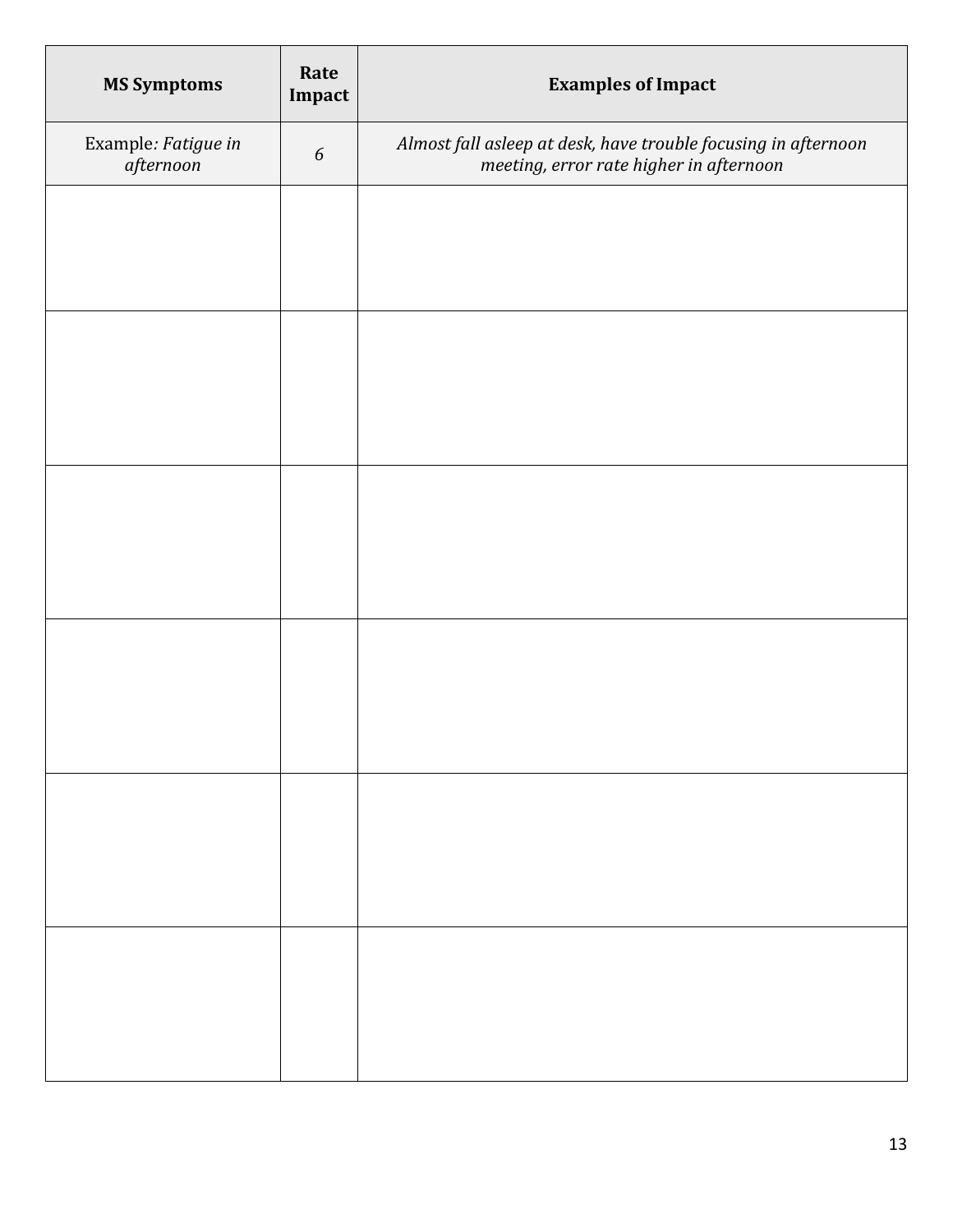# **Disclosure Decision Worksheet**

<span id="page-13-0"></span>Consider the pros and cons of disclosure in your personal situation:

| <b>Why Are You Disclosing?</b>           |                                       |  |  |
|------------------------------------------|---------------------------------------|--|--|
| <b>Anticipated Positive Consequences</b> | <b>Possible Negative Consequences</b> |  |  |
|                                          |                                       |  |  |
|                                          |                                       |  |  |
|                                          |                                       |  |  |
|                                          |                                       |  |  |
|                                          |                                       |  |  |
|                                          |                                       |  |  |
|                                          |                                       |  |  |

| <b>Whom Are You Disclosing To?</b>       |                                       |  |  |
|------------------------------------------|---------------------------------------|--|--|
| <b>Anticipated Positive Consequences</b> | <b>Possible Negative Consequences</b> |  |  |
|                                          |                                       |  |  |
|                                          |                                       |  |  |
|                                          |                                       |  |  |
|                                          |                                       |  |  |
|                                          |                                       |  |  |
|                                          |                                       |  |  |
|                                          |                                       |  |  |

| <b>How Much Are You Disclosing?</b>      |                                       |  |  |
|------------------------------------------|---------------------------------------|--|--|
| <b>Anticipated Positive Consequences</b> | <b>Possible Negative Consequences</b> |  |  |
|                                          |                                       |  |  |
|                                          |                                       |  |  |
|                                          |                                       |  |  |
|                                          |                                       |  |  |
|                                          |                                       |  |  |
|                                          |                                       |  |  |
|                                          |                                       |  |  |

#### **Bottom Line - based on the above, the best alternative for me is**: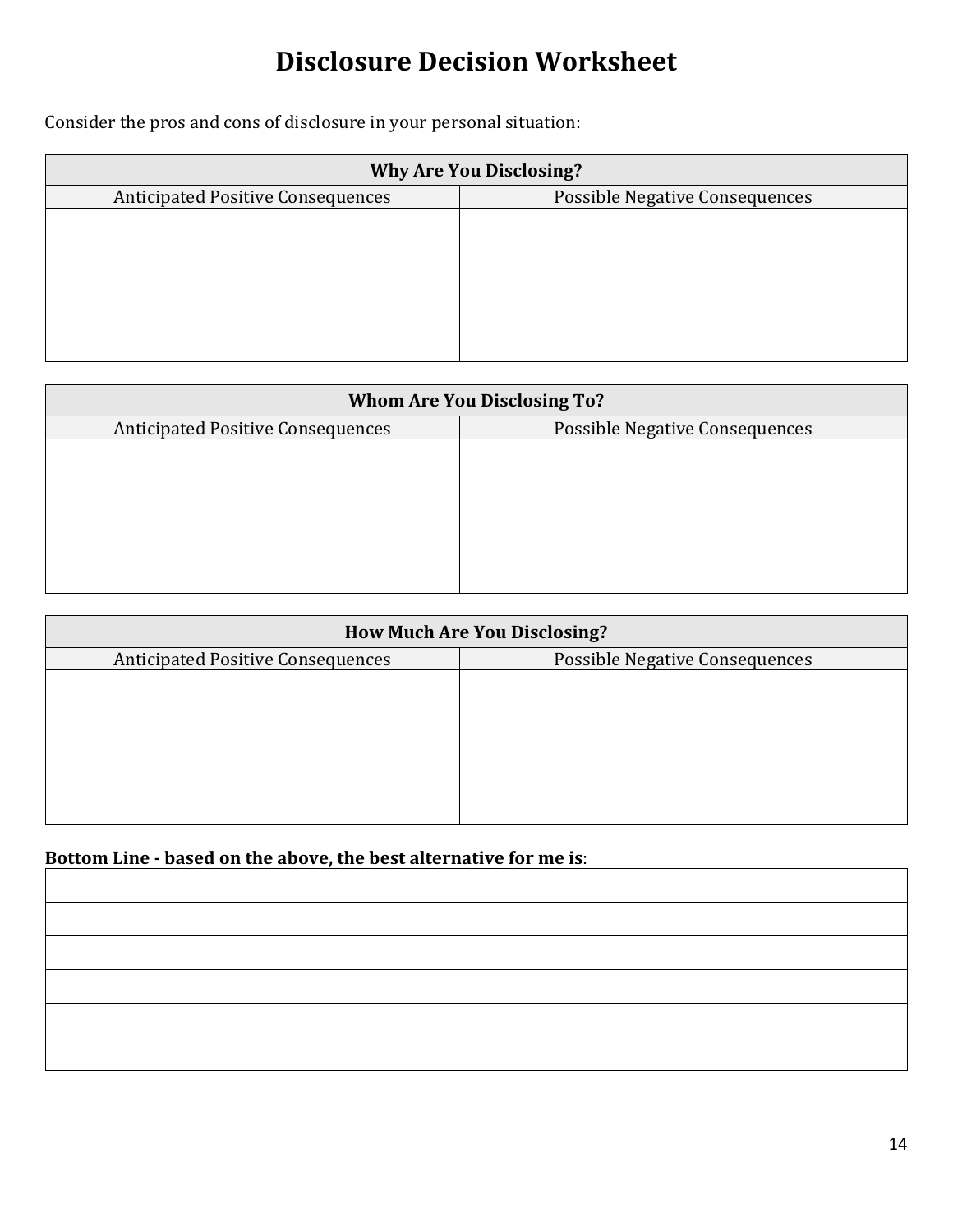# **Employment Disclosure Worksheet For Self-Advocacy**

<span id="page-14-0"></span>Firstly, remember that disclosure is a highly individual decision.

You may find the following questions helpful in your decision whether to disclose.

|                                                                                       | Yes |  |
|---------------------------------------------------------------------------------------|-----|--|
| 1) Am I avoiding medical treatment to keep my health status secret on the job?        |     |  |
| 2) Am I telling lies or making excuses to cover MS symptoms more than once or twice a |     |  |
| month?                                                                                |     |  |
| 3) Have I received negative comments about my effectiveness on the job? A performance |     |  |
| evaluation that was less than I expected?                                             |     |  |
| 4) Do I have episodes of staggering, slurring, or falling asleep at my desk?          |     |  |

If you answered yes to any of the above questions, it may be time to consider disclosing to your employer.

Reflect on your feelings while you consider disclosing to your current employer/new supervisor/new coworker. Reach out for support if needed - discussing your answers with a person close to you may assist you with this decision.

What are the advantages of disclosing?

What do I hope to gain from disclosing?

What is my biggest fear in disclosing?

What are the disadvantages of disclosing?

If you decide to disclose, you need a game plan with a **three-step approach – research**, **script writing** and **practice**. Consultation with an occupational or physical therapist, psychologist, career counselor or your state's vocational rehabilitation office is highly recommended. Talking to these experts will assist you in your research about the kinds of accommodations that would work for you. Remember to take advantage of the educational support provided by the National MS Society as you go through this process.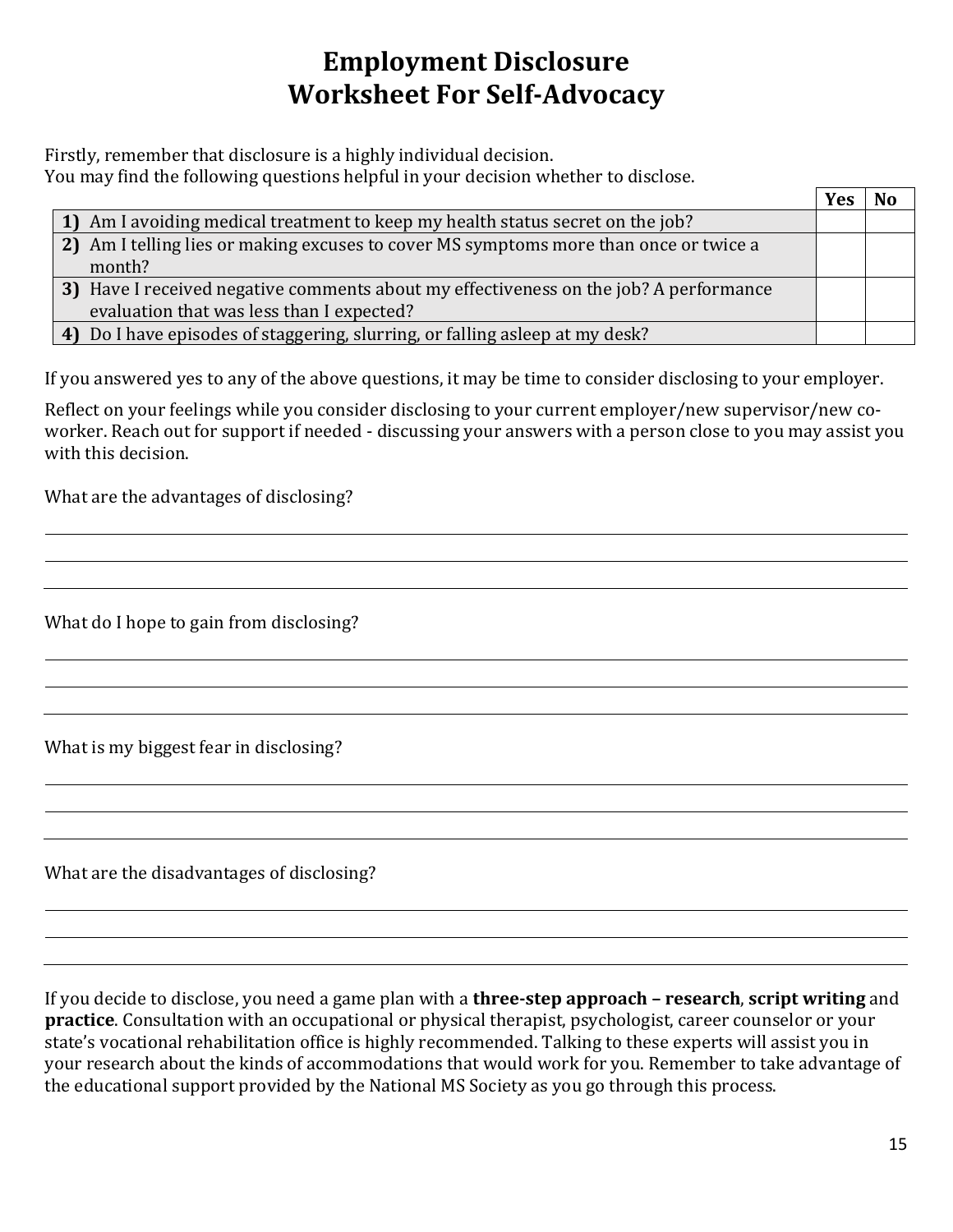**Your disclosure script should be specific, brief, and non-apologetic.** Keep in mind the perspective of your employer as you write this script. Your employer will be considering the questions:

- Can you do the job?
- Are you reliable and dependable?
- Can you grow in your job and be of value to the company?

Include answers to these questions in your disclosure. Other tips include:

- **Keep it short with few, if any, details about MS.** Focus on symptoms that are interfering with your work. We recommend starting at the lowest level of disclosure and only providing more details if your employer requires it.
- **Keep it non-medical**, avoiding clinical or medical terminology.
- **Relate your request for accommodations to your ability and success** in your job performance (the next section will address specific accommodations).
- Explain that you can do the job and, with (or without) accommodations, **your disability will not interfere with your ability to do the work**.
- Remind your employer that **your need for and use of accommodations may vary** due to the relapsing/remitting nature of your medical condition.
- **Be positive**, focus on your best attributes, and end on a positive note, highlighting the continued good work you will be able to do with the help of accommodations (if any).

The final step of your game plan is practice, practice, practice. Ask your family and friends to critique your script and delivery.

Use the following formula to practice writing your own disclosure script:

*I have MS (or a disorder), which affects people differently. In my case, I have (job-related) difficulty with \_\_\_\_\_\_\_\_\_\_\_\_\_ and \_\_\_\_\_\_\_\_\_\_\_\_\_. However, this would not interfere with my ability to*  perform the duties of the job, if minor accommodations could be made such as **with and in the duties** *With these accommodations, I will \_\_\_\_\_\_\_\_\_\_\_ (positive statement).*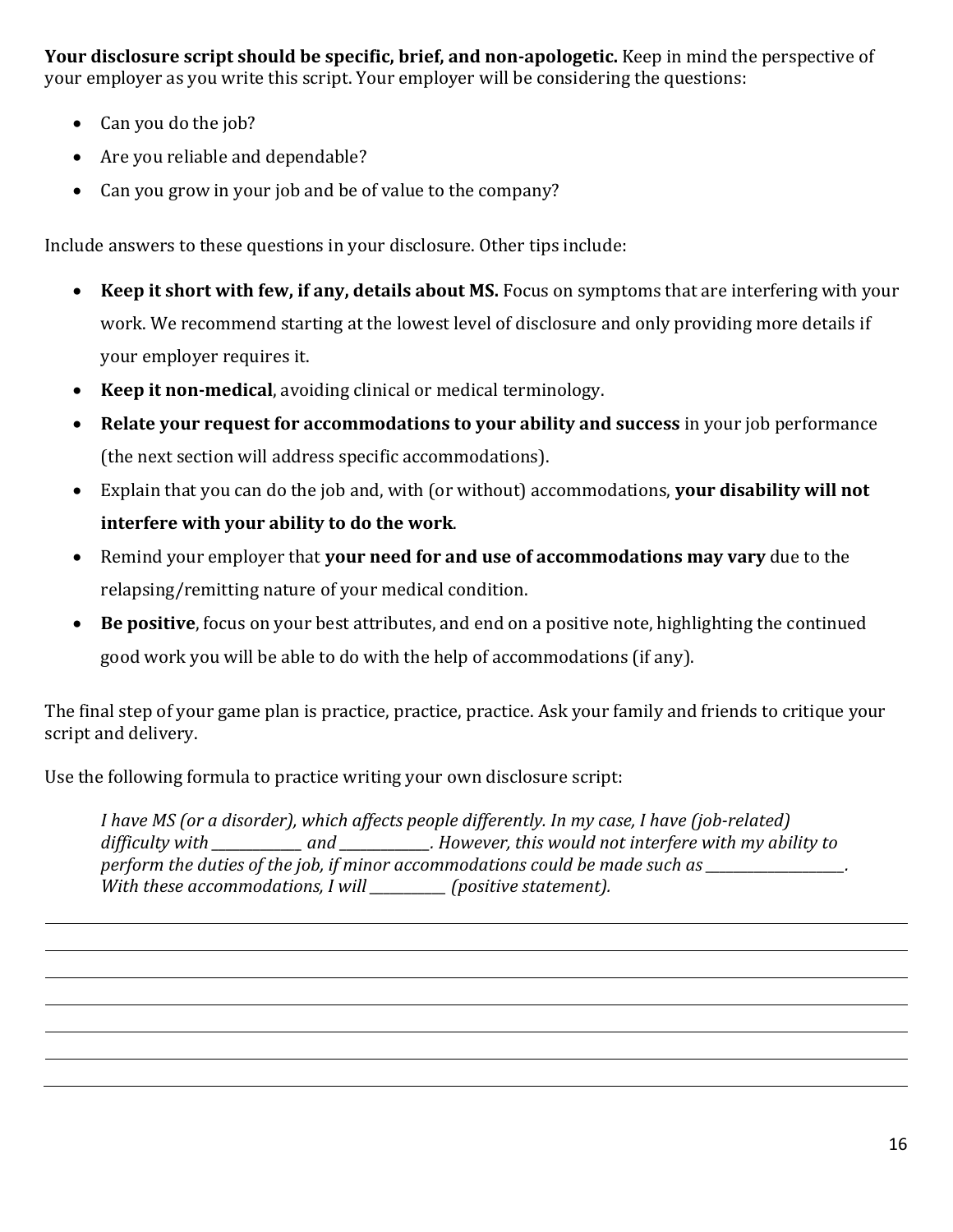# <span id="page-16-0"></span>**Analyzing Your Need for Reasonable Accommodations Worksheet for Self-Advocacy**

Take a few minutes now to analyze your need for reasonable accommodations. Use the chart provided on the next page to write down your thoughts.

**Step 1**: Using a copy of your job description, list your job functions. (If you are currently between jobs, list the functions of a past job or of a job you would like to have).

**Step 2:** Decide whether the job function is essential or non-essential and write your decision in the second column.

**Step 3:** In the third column, jot down those symptoms of your MS which are affecting, or which you fear will affect in the future, your job performance.

**Step 4:** For your essential job functions, brainstorm possible accommodations to help you manage your symptoms and continue to do your job. Jot these down in column four.

For the non-essential job functions that you are having difficulty accomplishing, think about other tasks that you could do instead of this one (e.g., if you and co-workers share the responsibilities of covering the receptionist during lunch and taking the mail to the mailbox, but you are not able to take the mail to the mailbox any longer, offer to take additional lunch shifts). List these in column four.

| <b>Job Function</b>                                    | Essential/<br>Non-essential | <b>Specific MS Symptoms</b><br><b>Affecting Each Job Function</b> | <b>Possible Accommodations</b><br>/Other Tasks                                                 |
|--------------------------------------------------------|-----------------------------|-------------------------------------------------------------------|------------------------------------------------------------------------------------------------|
| Example: Taking<br>turns twice a week<br>making coffee | Non-essential               | Can't walk all the way to the<br>kitchen and carry back coffee.   | Trade one day of receptionist lunch<br>coverage with someone who can<br>make and carry coffee. |
|                                                        |                             |                                                                   |                                                                                                |
|                                                        |                             |                                                                   |                                                                                                |
|                                                        |                             |                                                                   |                                                                                                |
|                                                        |                             |                                                                   |                                                                                                |
|                                                        |                             |                                                                   |                                                                                                |